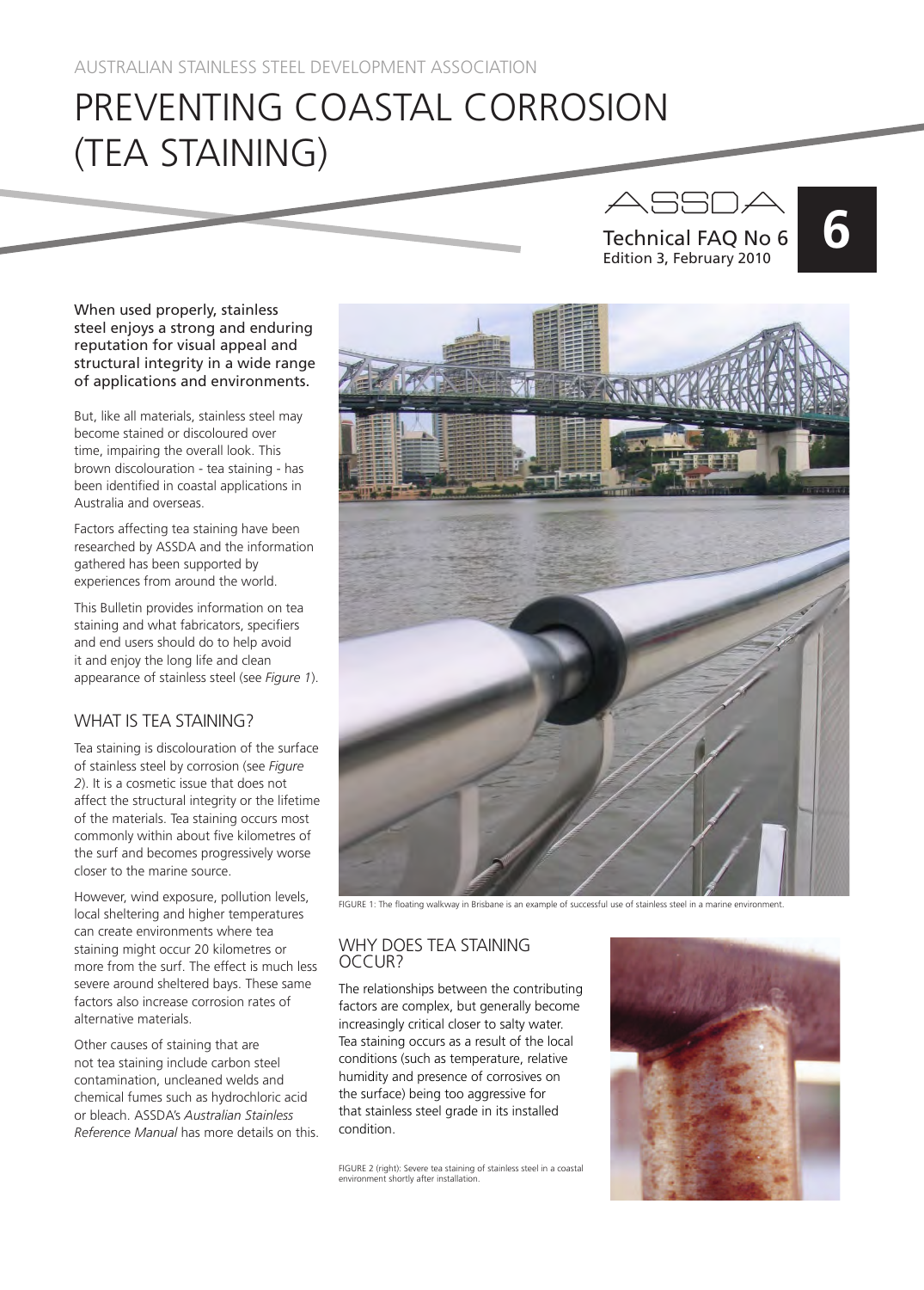There are important factors that promote the occurrence of tea staining that should be considered, as shown in the box and explained below.

#### **1. Presence of corrosive substances**

The presence of sea salt on the surface of the stainless steel is one of the major factors that causes tea staining. Sea salt has the characteristic of staying wet until a very low relative humidity (RH). The result of this is that the surface stays wet (and is corroding) longer with sea salt compared with sodium chloride. However, presence of industrial pollutants could also make the conditions more aggressive.

#### **2. Atmospheric conditions**

A combination of atmospheric conditions with high humidity (eg tropical climates) and a high temperature creates worse conditions for the occurrence of tea staining. The high humidity generates a film of moisture that dissolves the salt deposits and creates a corrosive solution on the surface.

The low humidity and absence of corrosive deposits means that tea staining is rarely a problem indoors.

#### **3. Surface orientation and design**

Poor drainage promotes corrosion whether it is because the surface is near horizontal or has a texture that traps contaminants. Conditions are very aggressive in rain sheltered areas such as the underside of sloping roofs, downpipes under eaves or in a building rain shadow. These can cause significant tea staining. Designs with corners or crevices (such as intermittent welds) can trap water and lead to more serious corrosion than tea staining.

# **4. Surface roughness**

Deep grooves or metal folds on a surface are more susceptible to corrosion because they can trap salts (chlorides). When the surface dries the salts become concentrated, making the conditions more aggressive. A deep groove will have more trapped water (and salts) so the bottom of the groove will be exposed to salt concentration above its resistance for longer - which will initiate corrosion. There is a critical surface roughness of ~0.5 μm  $R$ <sub>a</sub> for cut or abraded surfaces. Cut surfaces smoother than  $R_{a}$  ~0.5µm are much less susceptible to corrosion.

#### **5. Surface characteristics**

To achieve the best corrosion performance of a stainless steel, the surface should be clean, free of contamination such as carbon steel swarf or manganese sulphide inclusions, and have a continuous passive layer. Acid pickling, acid passivation or electropolishing for sufficient time will remove these contaminants from the surface as well as restore the passive layer, leaving the stainless steel with a clean and corrosion resistant surface. If a stainless steel is welded, the heat input will locally destroy the passive layer (a thick non-protective oxide is formed around the weld). To achieve best corrosion performance and restore passivity of the weld, the heat tint and underlying chromium depleted layer must be removed. How this is done is described later.

# **6. Appropriate grade**

There are several hundered grades of stainless steel with different chemical composition but only about 10 in common use. All owe their corrosion resistance to the thin chromium oxide film on the surface, although other additions such as molybdenum and nitrogen can improve the corrosion resistance, especially in chloridecontaining environments. A formula based on the content of these three elements is useful to rank the corrosion resistance of different grades. The number (or Pitting Resistance Equivalent [PRE]) is calculated by %Chromium + 3.3 %Molybdenum + 16 %Nitrogen. The PRE ranges from 10.5 for the grades with the lowest corrosion resistance to more than 40. For acceptable corrosion resistance, typically a PRE of ~18 is adequate away from marine influences, PRE ~24 is required for marine atmospheres while severe marine atmospheres may require PRE ~34. The higher the PRE, the greater the corrosion resistance.

# CONDITIONS REDUCING THE RISK OF TEA STAINING

- 1. Absence of corrosives especially salt.
- 2. Atmospheric conditions lower temperatures and low relative humidity (RH) are better.
- 3. Surface orientation and design free drainage and avoidance of traps which can concentrate corrosives. This includes open exposure to allow rain washing.
- 4. Surface roughness smoother is better.
- 5. Chemical cleanliness or passivation of the surface improves the corrosion resistance.
- 6. Appropriate grade for exposure conditions increasing PRE increases corrosion resistance.
- 7. Maintenance or corrosives will accumulate.

#### **7. Maintenance**

Stainless steel is a low maintenance material but it is not generally maintenance free. A light and regular wash is best and natural rain washing may be sufficient. If not, then consider washing the stainless steel when you wash an adjacent window. Lower grades will require more regular maintenance and if the environment causes sticky deposits, a solvent and detergent mix may be required. Application of oils or waxes will temporarily restrict chloride access to the stainless steel but they need regular renewal. These temporary protectives also tend to attract debris and dull the surface.

# GUIDANCE IN FABRICATION

# **Design, fabrication and handling**

Poor design and fabrication can lead to tea staining or more serious corrosion of stainless steels. Surfaces should be free draining, boldly exposed to rain washing and avoid channelling of runoff. Horizontal surfaces or curves which cause ponding are specific problems. Abraded surfaces should not be rougher than 0.5 $\mu$ m R<sub>a</sub> and the grain should be vertical to avoid ponding and collection of contaminants. For abraded surfaces, the best corrosion resistance will be achieved if a nitric acid passivation treatment is carried out.

Competent stainless steel fabricators will avoid carbon steel contamination (which can cause other corrosion problems), so choose designers and fabricators that are experienced with stainless steel to achieve the best outcome.

# **Appropriate grade selection**

Each stainless steel has a limit to the concentration of salts that it can comfortably resist, the higher the alloying content (Cr, Mo and N), the higher the resistance to corrosion. Exposure of a particular grade of stainless steel to a more aggressive environment than it can resist will cause tea staining.

Grade 316, or a grade equivalent corrosion resistance, should be selected be selected as a minimum within five kilometres of the surf. For critical applications (eg splash zones, unwashed areas or rough surfaces), higher grades of stainless steel such as duplex or 'super' grades may be required.

The lower alloyed and less expensive grades (such as 304 or 430) will probably become tea stained or even suffer more severe corrosion in a marine environment.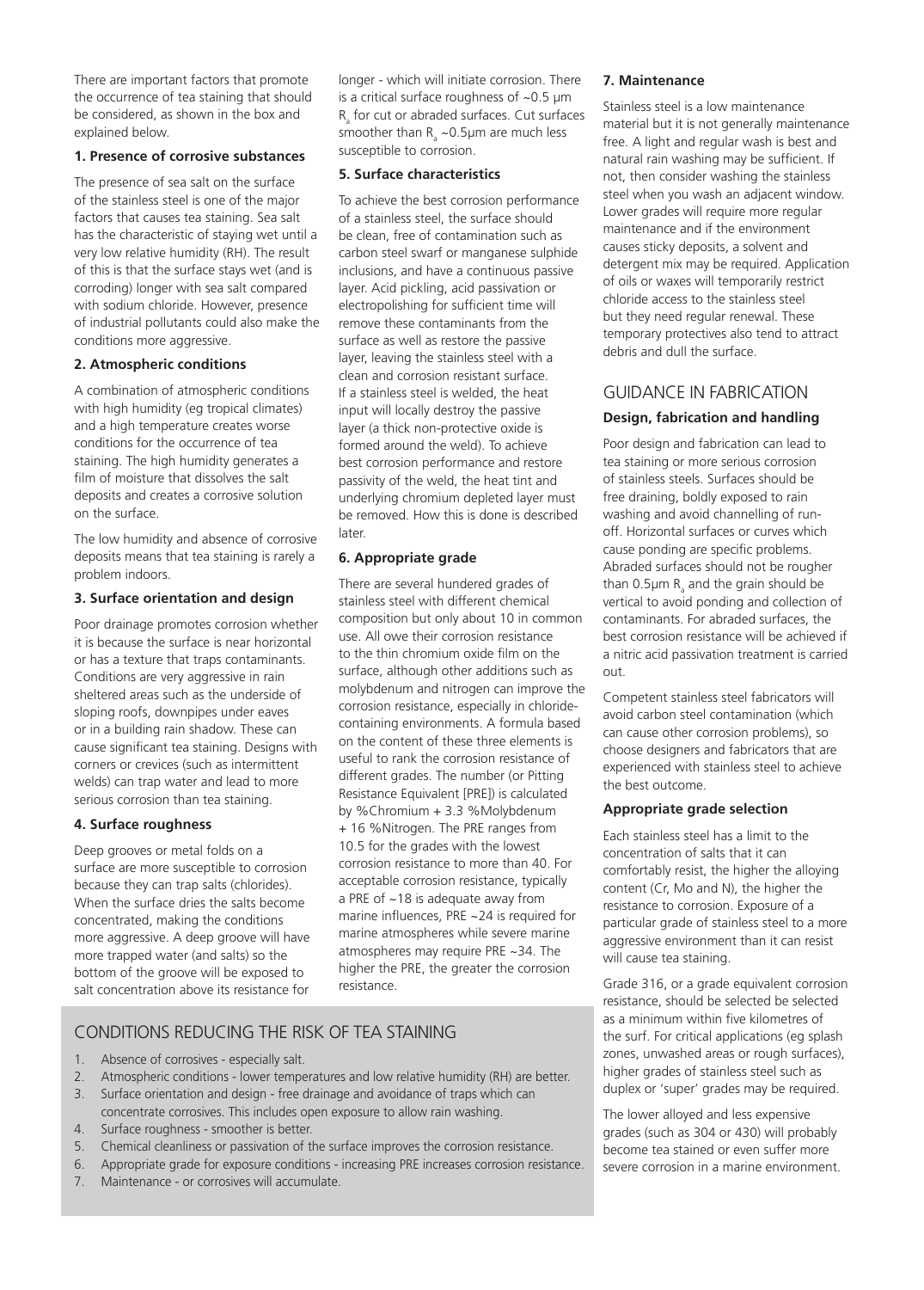

FIGURE 3: Electropolished stainless steel grade 316 in perfect condition after 7 years of exposure in a marine env

#### **Treatment of welds**

Pickling after welding is one method of promoting good performance of stainless steel near the coast. This chemical treatment normally uses a mixture of nitric and hydrofluoric acid in a gel, paste or bath. It removes the welding oxide and chromium depleted layer underneath and rapidly restores the passive layer, which gives stainless steel its corrosion resistance. A darker heat tint means a thicker oxide and a longer exposure to pickling acids is required. Pickling removes material from the surface in a controlled way and may etch and dull the stainless steel surface. Excellent gas shielding, so there is no more than a pale straw colour, may avoid pickling provided the environment is mild. An alternative is to mechanically remove the scale and underlying chromium depleted layer, followed by a chemical passivation treatment using nitric acid. Any mechanical removal must not unduly roughen the surface.

# **Installation and inspection**

After installation, the completed structure should be visually inspected for surface damage or contaminants. If contamination is suspected, several cycles of a misting and drying test with tap water is relatively simple. The sensitive ferroxyl test (described In ASTM A380) may also be used in critical applications. If discovered, imperfections should be removed and the corrosion resistance chemically restored by pickling or passivating treatments or by electropolishing.

# **Do not use hydrochloric acid**

Hydrochloric acid, sometimes used to clean cement or mortar residues, must not be used on stainless steel - it will stain the surface and usually start more serious corrosion.

# KEY RECOMMENDATIONS

## **Plan to get the desired result**

Marine environments are the most aggressive for all building materials.

Stainless steel's corrosion resistance in marine environments means that installations are likely to remain structurally sound for decades<sup>1</sup> (see *Figure 3*).

It must be recognised, however, that keeping a pristine surface finish requires understanding and, usually, additional cost. Determine your expectation of the structure and plan ahead to achieve and maintain the intended result. This normally includes a maintenance program.

#### **Environment**

Tea staining is most likely to occur up to five kilometres from a surf beach and one kilometre from still marine waters. There is no hard and fast rule: wind and weather conditions play a big part and the severity of the conditions increases sharply as you approach the surf. AS 2312 suggests that in some special circumstances, 20 kilometres from the coast can still constitute a marine environment. The closer to the source of salt, the more critical it is to follow the recommendations in this FAQ.

Areas that are sheltered or not rain washed are particularly susceptible. Tropical and high humidity areas are also more at risk of tea staining.

## **Specify and insist on a smooth and clean surface finish**

To minimise the risk for tea staining the smoother the surface the better. A surface roughness of less than 0.5µm is strongly recomended. Surfaces smoother than 0.5 $\mu$ m R<sub>a</sub> will have even better corrosion resistance. The most corrosion resistant, mechanically finished surface is a mirror polish (ASTM A480 No.8 or EN10088.2 class 2P). It is very smooth, resistant to salt accumulation and easy to clean. The surface roughness of a mirror polished surface is so low that it is not reliably measurable by mechanical (stylus) instruments.

A No.4 finish just means an abraded (linished) finish. Specifying a No.4 finish is inadequate without indicating the required roughness.

The Euronorm standard EN10088.2 (finish 2K) recognises this and requires  $R_a<$ 0.5 $\mu$ m but also that the abraded profile is a clean cut.

Components used near the sea can be made more resistant to tea staining if

they are passivated to remove surface contaminants such as steel smears, weld spatter or sulphide inclusions. Mild levels of contamination may be removed by nitric acid passivation which should not change the surface appearance although it may slightly cloud a mirror polish. More severe contamination by particles of steel or grinding debris may require pickling which etches and usually dulls the surface. Either process may use pastes or gels (which can be applied on site) or liquids in baths in a factory. These chemical processes take longer if it is cold.

Electropolishing has been found to be extremely effective in removing surface contamination and passivating the surface. It also brightens and slightly smoothes the surface as well as rounding sharp edges and removing the peaks left from polishing operations. Electropolished surfaces have a characteristic lustre but may not be mirror smooth. A mechanically mirror polished surface will normally lose its mirror reflectance if electropolished.

Smoother mill finishes such as 2B and Bright Annealed (BA) are widely available in flat products. Provided they are not damaged during fabrication, they offer good resistance to collection of salt deposits and hence to tea staining.

Rolled embossed finishes may be suitable for some applications. These have very smooth surfaces but with a pattern that lowers reflectivity. Think carefully about the pattern and how it will be oriented - avoid pools of water sitting on the surface.

#### **Specify and insist on the right grade**

In marine environments, use grade 316 or one with equivalent corrosion resistance unless the job is aesthetically critical and regular maintenance is unlikely<sup>2</sup>.

Where there are high aesthetic expectations a number of more corrosion resistant stainless steel grades can be considered. The first step up from 316 is 2205 and then the super duplex grades, although the high molybdenum austenitics and high molybdenum ferritics may also be useful. Smooth surface finish and maintenance are still important with these grades.

#### **Treatment of welds**

For general architectural applications welds should comply with AS/NZS 1554.6 Level 2, Class B. (Details of other weld finish classifications are given in Section 7 of ASSDA's *Australian Stainless Reference Manual*). However, this specification does not guarantee the absence of structurally minor surface defects which can act as